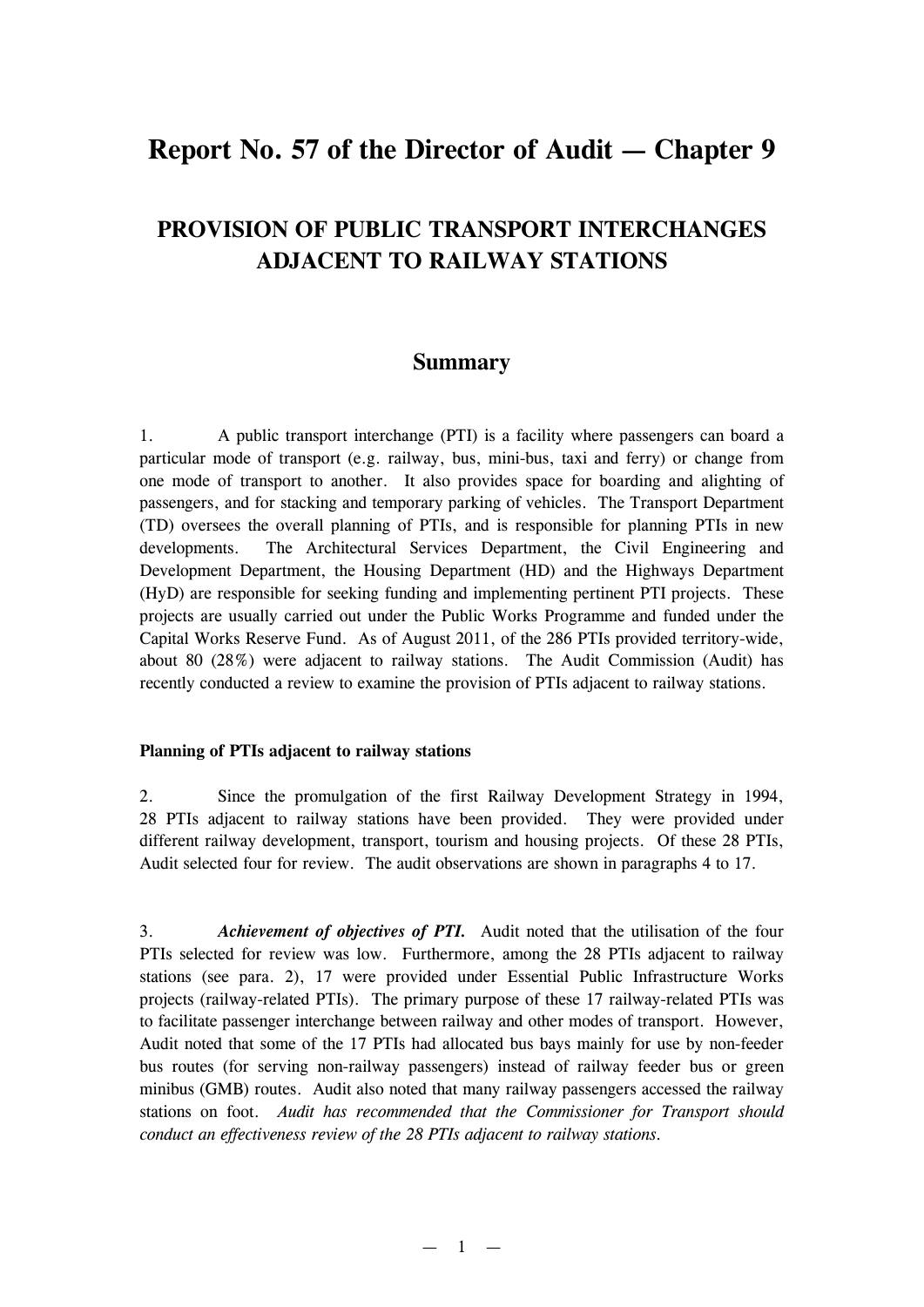### **PTIs in Tiu Keng Leng**

4. In March 1999, the Housing Authority approved the master layout plan of Area 73A in Tiu Keng Leng for a public housing development (later known as Kin Ming Estate), including the provision of PTI A at an estimated cost of \$29.8 million. PTI A, completed in July 2003, commenced operation in September 2004. In April 2001, the Finance Committee of the Legislative Council (LegCo) approved \$28.9 million for constructing PTI B adjacent to the MTR Tiu Keng Leng Station in Area 73B to the south-east of Area 73A. PTI B was completed in August 2002 and commenced operation in the same month (two years earlier than PTI A).

5. *Utilisation of PTI A.* PTI A comprises five bays, four for bus termini and one for a taxi stand. According to the original plan, two franchised bus routes would be assigned to terminate at two bays of PTI A. However, Audit examination revealed that, as of August 2011 (seven years after its commissioning), the two franchised bus routes assigned to terminate at PTI A together used only one bay of PTI A for less than an hour a day. Furthermore, Audit's field inspections in June and August 2011 revealed that the utilisation of PTI A was low, with only 64 to 105 passengers patronising it during the morning peak hour on a weekday, and that some people conducted recreational activities there. *Audit has recommended that the Commissioner for Transport should draw on the experience in the provision of PTI A with a view to improving the planning of PTIs in future.* 

6. *PTI ingress and egress arrangements.* Before June 2011, there was a central divider separating the eastbound and westbound traffic in Choi Ming Street outside PTI A. Owing to the lack of a right-turn facility, buses travelling on the westbound lane of the Street needed to make a circuitous route and a u-turn, with an additional distance of about 700 metres and an additional journey time of three minutes, before entering PTI A. In June 2011, at the request of the TD, the HyD completed improvement works by removing part of the central divider in Choi Ming Street to facilitate buses accessing PTI A without making a detour. *Audit has recommended that the Commissioner for Transport should draw on the experience of PTI A in planning vehicular ingress and egress arrangements for PTIs in future.*

7. *Provision of two PTIs close to each other.* PTI A and PTI B are connected by footbridges and at-grade crossing facilities, providing convenient access facilities for passengers to use both PTIs. In 1997, in response to the HD's enquiry, the TD maintained the need for constructing two PTIs. In 2011, the HD informed Audit that one of the reasons for the low utilisation of PTI A (see para. 5) was its close proximity to PTI B. *Audit has recommended that the Commissioner for Transport should, in planning the provision of PTIs in future, critically review the arrangement of and the justifications for providing two PTIs close to each other.*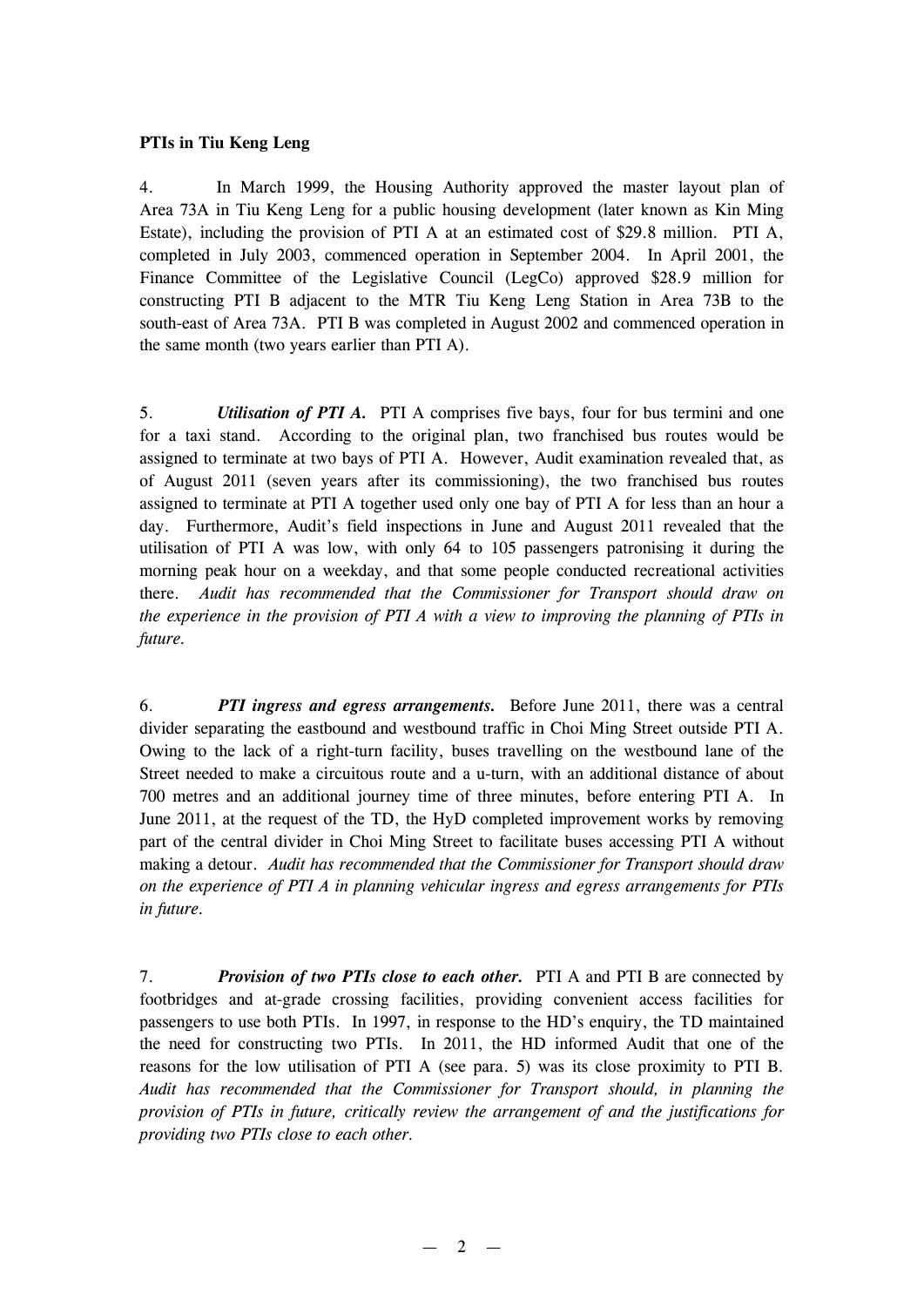8. *Provision of information to LegCo.* In April 2001, the Administration submitted a paper to the LegCo Panel on Transport about the planned capacities of PTI B at Tiu Keng Leng Station, and two other PTIs at Tseung Kwan O Station and Hang Hau Station. However, Audit noted that the paper did not mention PTI A and its planned capacity. The fact that the catchment area of the public transport services using PTI A and PTI B extended beyond Tiu Keng Leng to cover the neighbouring areas (such as Sai Kung, Clearwater Bay and Tseung Kwan O Industrial Estate) was also not mentioned in the paper. *Audit has recommended that the Secretary for Transport and Housing and the Commissioner for Transport should, in compiling papers for LegCo in future, endeavour to provide all pertinent information as far as possible.* 

### **PTI at Kam Sheung Road Station**

9. PTI C is located at Kam Sheung Road (KSR) Station of the West Rail. It cost \$56.3 million to construct and commenced operation in November 2003. PTI C comprises two portions, namely the east portion and west portion. The east portion has 12 bays and 1 vehicle lay-by while the west portion has 4 bays.

10. *Utilisation of terminus facilities at east portion of PTI C.* Audit examination revealed that, as of August 2011 (seven years after its commissioning), only 4 of the 12 bays at the east portion of PTI C were used for passenger boarding. The actual bay demand was much lower than the estimate. Audit's field inspections in June and August 2011 also revealed that most of the railway passengers made use of the lay-by in front of the KSR Station for boarding and alighting. *Audit has recommended that the Commissioner for Transport should: (a) in planning PTIs in future, take measures to refrain from providing excessive bays, taking into account the experience in planning PTI C; and (b) take measures to make gainful use of the spare bays at PTI C.* 

#### **PTI at Olympic Station adjoining Lin Cheung Road**

11. In order to facilitate passenger interchange between the MTR Tung Chung Line and other road-transport modes, in the early 1990s, the Government proposed to provide three PTIs (PTI D, PTI E and PTI F) in Tai Kok Tsui to serve Olympic Station. In January 1996, the Finance Committee of LegCo approved \$18.6 million for constructing PTI F, which was completed in 1999.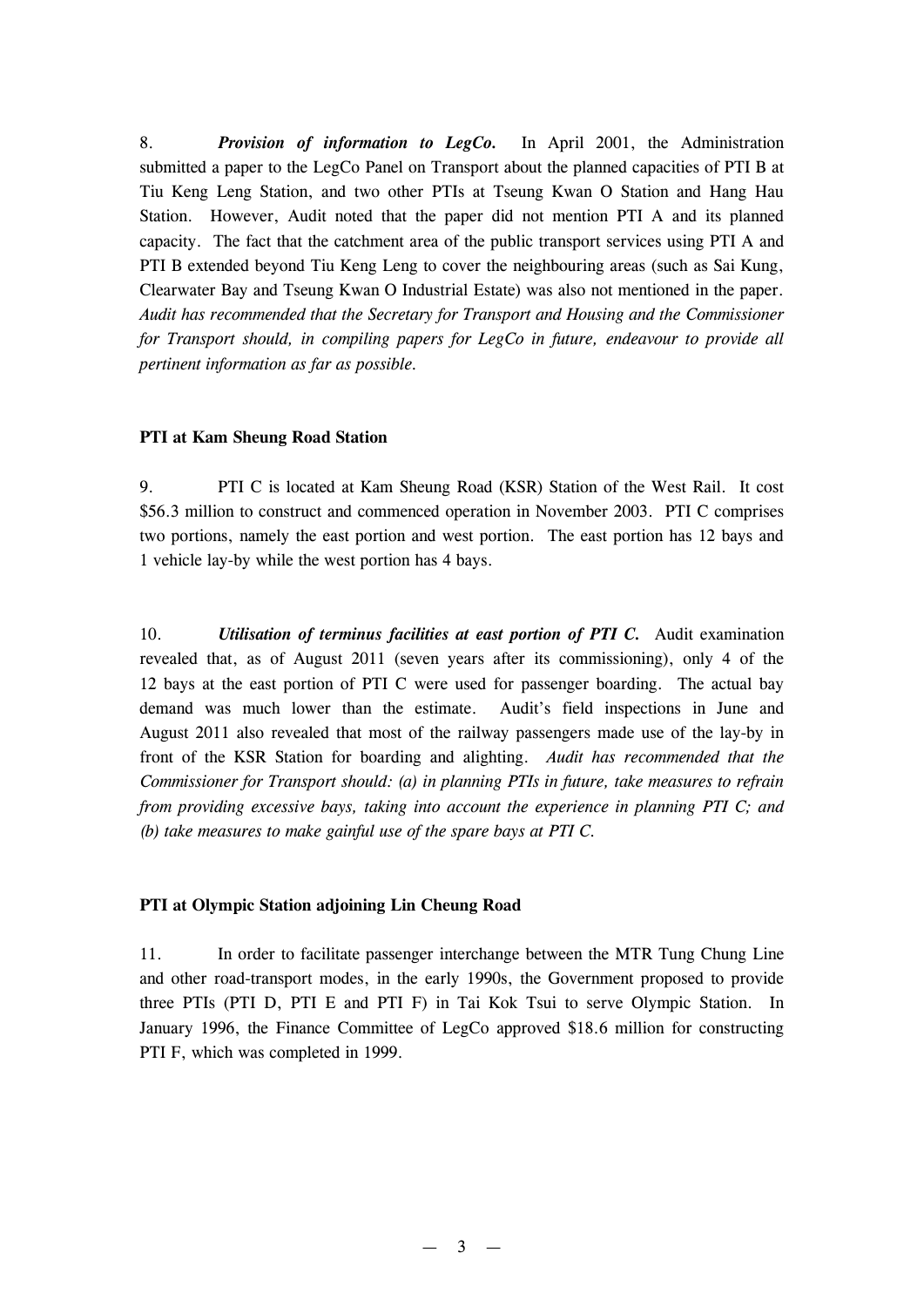12. *Utilisation of PTI F.* PTI F has 18 bus bays and some stacking areas. According to the original plan, most of the 18 bus bays would be allocated for use by franchised buses. However, Audit examination revealed that, as of August 2011 (12 years after its commissioning), only 4 franchised bus routes and 3 GMB routes were using PTI F as termini. *Audit has recommended that the Commissioner for Transport should: (a) in planning PTIs in future, take measures to refrain from providing excessive bays, taking into account the experience in planning PTI F; and (b) take measures to make gainful use of the spare bays at PTI F.* 

## **PTI at East Tsim Sha Tsui Station (Mody Road)**

13. In 2002, the Tourism Commission (TC) of the Commerce and Economic Bureau proposed to implement a project (Piazza Project) in Tsim Sha Tsui (TST), comprising: (a) converting the TST Star Ferry Pier PTI (PTI G) into a piazza (Piazza A) for providing a tourist attraction; (b) constructing a new PTI (PTI H) to replace PTI G on the site of the Wing On Plaza Garden near East TST Station (and reprovisioning the garden on the podium deck above PTI H); and (c) providing a new turnaround (Turnaround A) outside the Hong Kong Cultural Centre near PTI G to provide bus stops for buses originally terminating at PTI G. In the same year, the TC commenced public consultation on the proposed relocation of PTI G. The District Councils consulted did not raise objection to the relocation plan.

14. In June 2003, the Administration informed the then LegCo Panel on Economic Services that PTI H was planned to be commissioned in 2007 to allow for the subsequent relocation of PTI G, and Piazza A would be built for commissioning by 2008-09. PTI H cost \$143 million to construct and commenced operation in August 2007.

15. In June 2009, the construction of Turnaround A was gazetted. The Administration received representations expressing concerns on the adequacy of the future bus service arrangement, the possible impact of the Piazza Project on the traffic flow and the need to conserve the bus terminus at TST pier. The Administration also received similar representations on a revised design of Turnaround A gazetted in October 2010. In June 2011, the TC provided the Yau Tsim Mong District Council with a new design of Piazza A and Turnaround A, under which the size of Piazza A would be significantly reduced to make way for a new PTI at Turnaround A, which would accommodate all the 15 bus routes calling at PTI G. In September 2011, the Administration gazetted further amendments to the proposed works for Turnaround A.